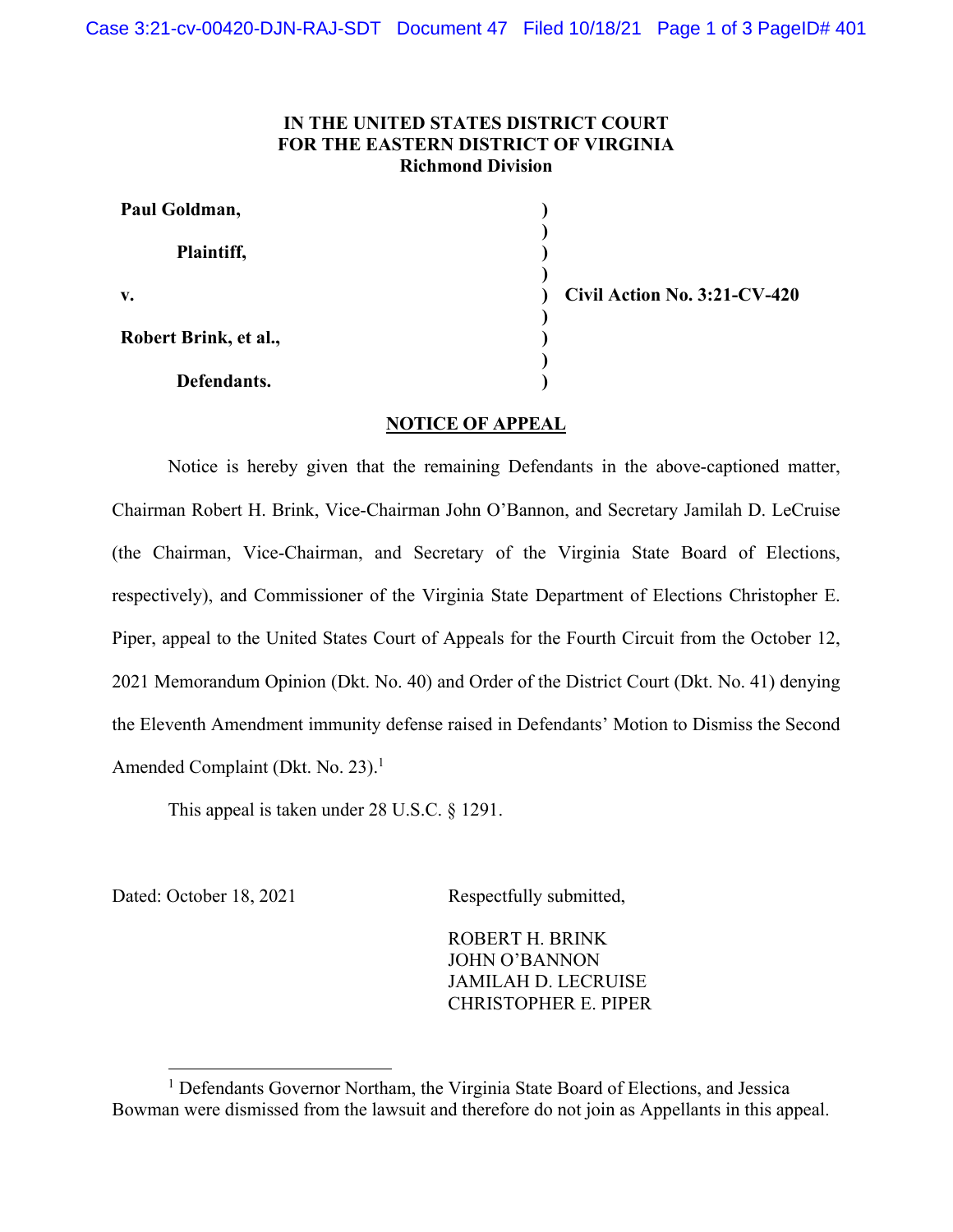By: */s/ Jessica Merry Samuels* 

 Jessica Merry Samuels (VSB #89537)\* *Counsel to the Attorney General* 

Mark R. Herring *Attorney General* 

Erin B. Ashwell (VSB #79538) *Chief Deputy Attorney General* 

Donald D. Anderson (VSB #22114) *Deputy Attorney General* 

Heather Hays Lockerman (VSB #65535) *Senior Assistant Attorney General*

Calvin C. Brown (VSB #93192)\* *Assistant Attorney General* 

Carol L. Lewis (VSB #92362)\* *Assistant Attorney General*

Brittany A. McGill (VSB #92401)\* *Assistant Attorney General* 

Office of the Attorney General 202 North Ninth Street Richmond, Virginia 23219 (804) 786-6835 – Telephone (804) 371-0200 – Facsimile JSamuels@oag.state.va.us

*\*Attorneys for Robert H. Brink, John O'Bannon, Jamilah D. LeCruise, and Christopher E. Piper, in their official capacities.*